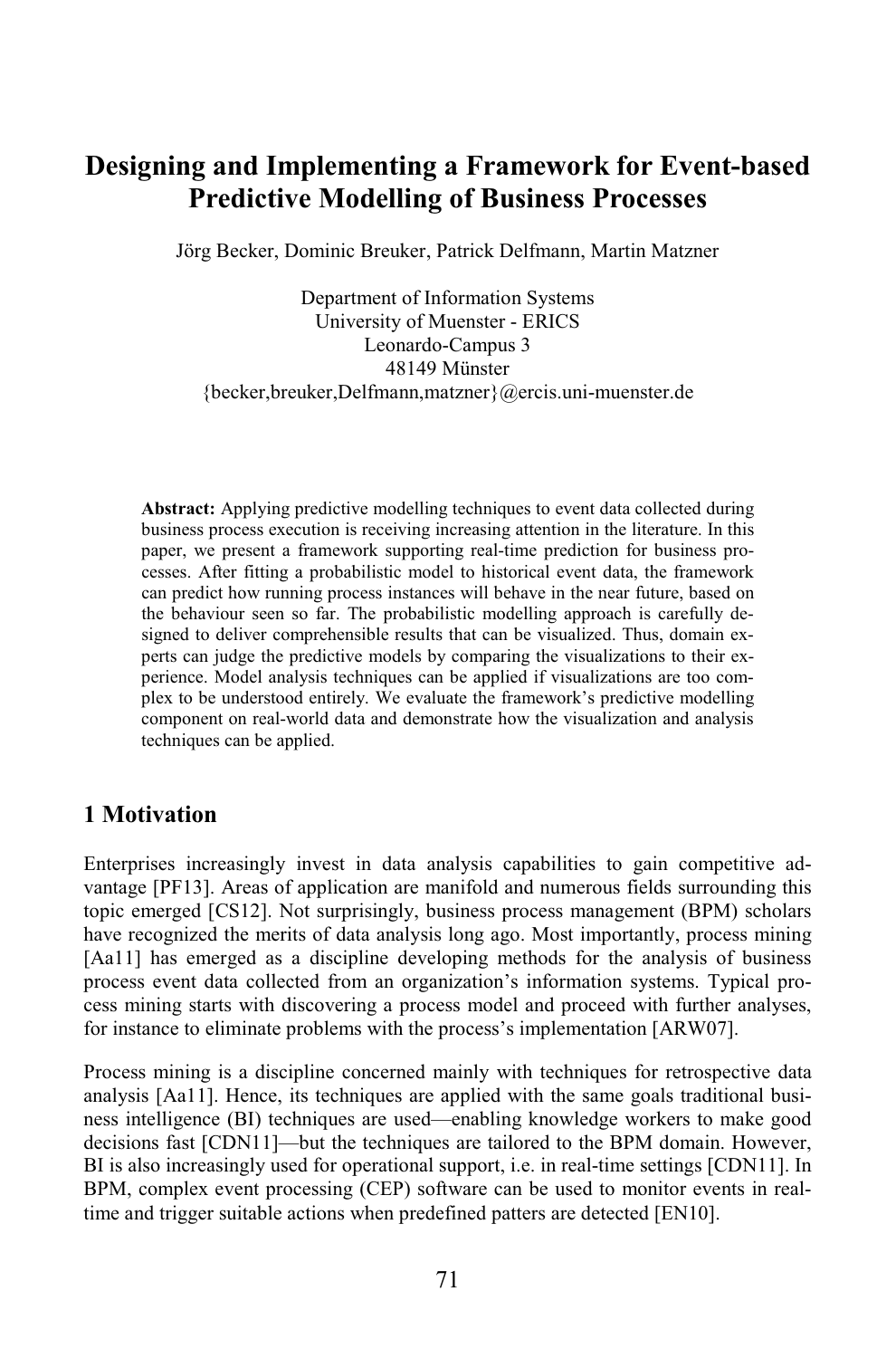With analysis of the past and the present being important BPM topics, it is not surprising that analysis of the future is gaining momentum. Process mining scholars emphasize the opportunities of using event data to predict future events of running process instances, for instance to recommend appropriate actions [APS10]. Architectures to integrate event-driven process analytics with technologies such as CEP have been proposed [SMJ13]. Approaches to predict the completion time of process instances based on their current states have been developed recently [ASS11].

Motivated by the attention paid to predictive modelling in BPM, we present a framework for event-based predictive modelling of business processes. The framework requires the existence of historical event data and uses it to fit a probabilistic model. By feeding realtime data of running process instances into the framework, it allows evaluating probabilistically how the process will behave in the future. To implement this functionality, we draw on machine learning research [Mu12] and, in particular, grammatical inference, which is a discipline concerned with learning formal languages from data [Hi10]. The ultimate goal is to provide a technical basis for implementing process intelligence approaches capable of anticipating opportunities and threads before they occur, which gives managers a window of opportunity to take suitable actions. For instance, such functionality is a core part of modern intelligent BPM suites [JSC14]. These tools however require processes to be modelled explicitly, whereas our approach follows a process mining approach in which an appropriate model is learned from the data.

In predictive modelling projects, it is often necessary to convince domain experts with non-technical background that a predictive model will do more good than bad [PF13]. Hence, predictive modelling techniques should ideally produce comprehensible, interpretable models. Many techniques though do not lend themselves to interpretation. Thus, comprehensible models are sometimes used even if their predictive performance is worse than that of a black-box model [SK11]. We carefully design our framework such that the probabilistic models can be transformed into conceptual models in notations used frequently in BPM. This ensures that predictive models can be visualized in a form domain experts are familiar with. As a consequence, they can view and analyse these models to compare them with their domain knowledge.

The framework provides means to visualize predictive models at varying levels of detail. While this abstraction mechanism can provide a small, easy to read visualization at a high level of abstraction, a user may want analyse a visualization in more detail. These models can easily get too complicated to be understood. Fortunately, BPM scholars have long been concerned with managing and analysing large quantities of complex process models [Aa13]. For this reason, we integrate model analysis functionality into the framework. It allows domain experts to work even with complex models.

The remainder of this paper is structured as follows. Section 2 describes and justifies the design decisions we made when conceptualizing our framework. In section 3, we present results of an evaluation with real-world event data and illustrate the use of the visualization techniques with an example. Related work is discussed in section 4, while section 5 concludes and provides an outlook to future research.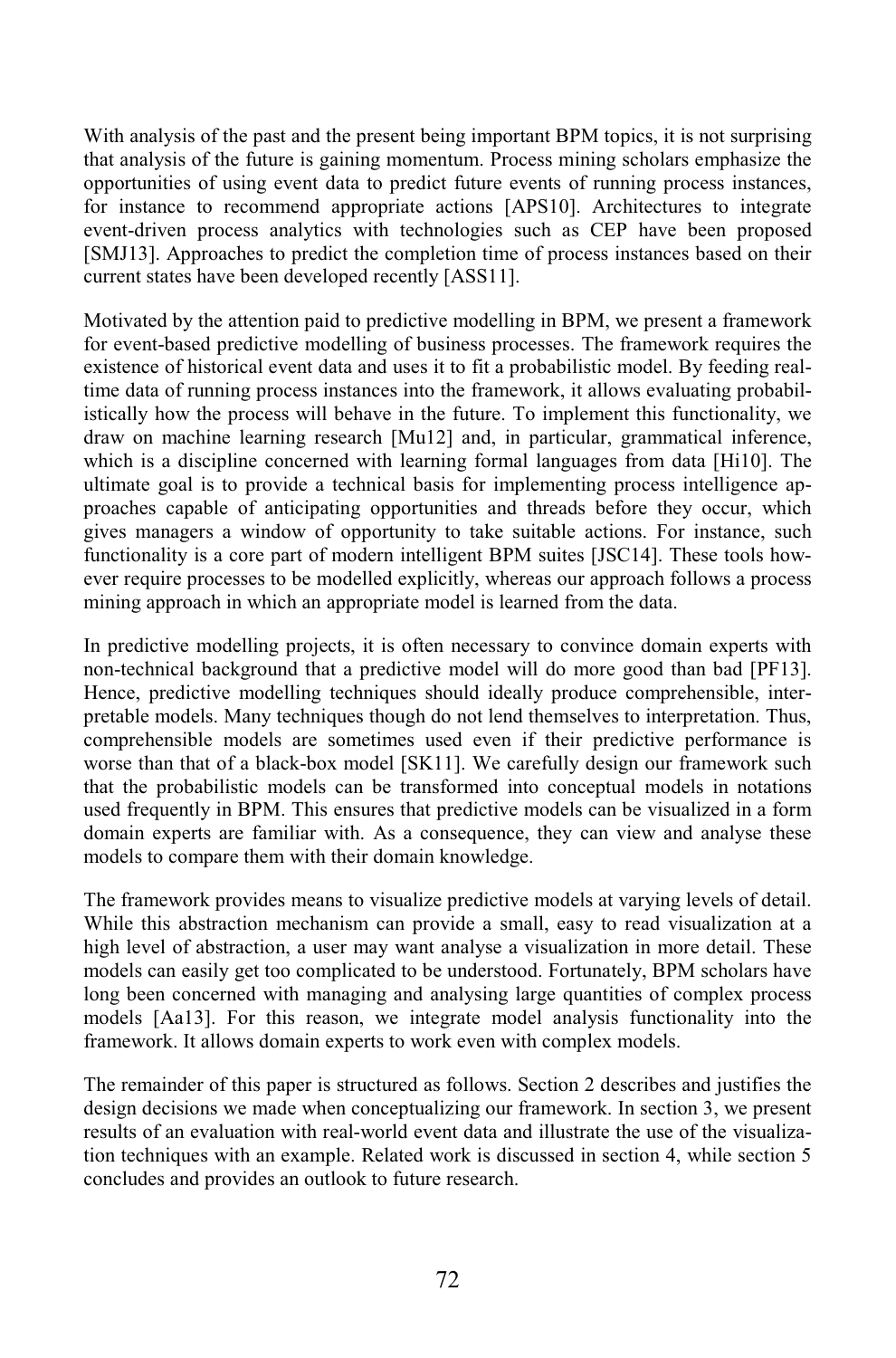## **2 Event-based Prediction Framework**

#### **2.1 Overview of the Framework**

Before introducing the components of the framework in detail, we present an overview of its architecture (cf. figure 1). There are two data sources. The first is historical event data from finished process instances. The other source is real-time data from running process instances. Once a running process instance is completed, its event sequence should be added to the historical data. We use a simple data format that corresponds to event logs as they are used in process mining [Aa11]. Conceptually, an event log  $X =$  $\{x_{i_1}^{(1)},...,x_{i_s}^{(c)}\}$  consists of C sequences of events. Each event sequence  $x_{i_1}^{(c)}$  is a tuple  $\left(x_1^{(c)},...,x_{t_c}^{(c)}\right)$  of  $t_c$  events. Thus,  $t_c$  is the length of event sequence  $x^{(c)}$ , which may be different for each sequence. Each event uniquely belongs to an event type  $x_t \in \{1, ..., E\}$ . There are  $E$  different event types.



Figure 1: Overview of the Event-based Prediction Framework

Using the framework starts with selecting an appropriate subset of the event data. This is a creative, application-specific task and its support is not within the scope of our framework. Once a dataset is created, a learning algorithm is used to fit a probabilistic model that (hopefully) represents the event data well. The result delivered by the algorithm is a representation that can be used to make predictions. To this end, event data from running process instances must be fed into the framework. Given a sequence of events observed so far, the probabilistic model allows evaluating the probabilities of the process continuing with certain other event sequences. In particular, this functionality can be used to predict the most likely type of event with which a process will continue.

A user of the framework may want to make sure the predictive model does not contradict common sense. This analysis starts with deriving a conceptual model from the probabilistic model using a transformation algorithm. This conceptual model can be visualized and interpreted. It allows a user to compare the model with his expectations. As a result, he may either conclude that the probabilistic model is adequate or he may identify be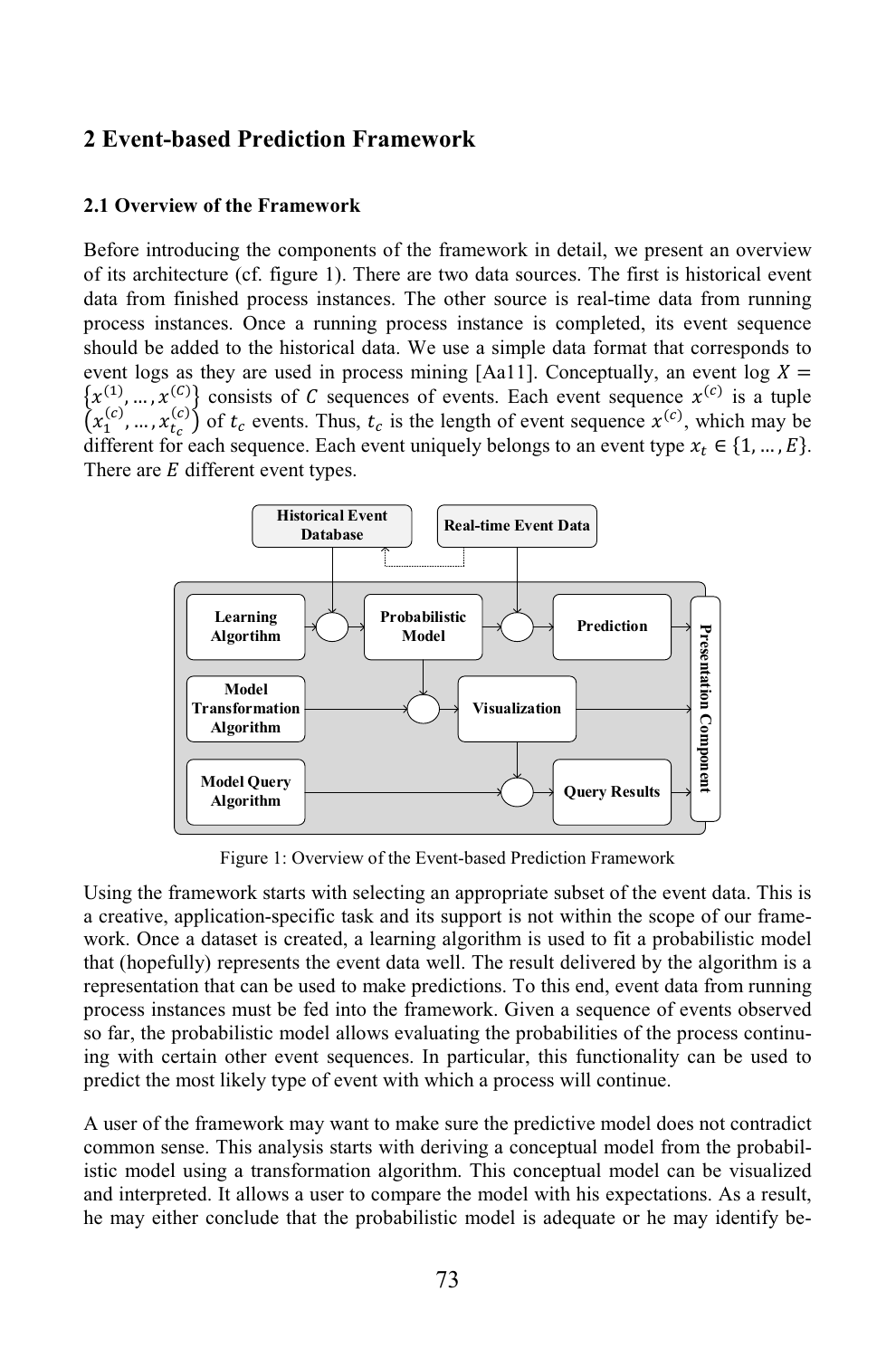haviour that contradicts his expectations. In the latter case, problem analysis could follow to find out if the probabilistic model is inadequate or if the expectations were wrong.

When the conceptual model generated by the model transformation algorithm is too complex to be read easily by humans, the framework provides algorithmic support to its users. In particular, model query algorithms can be used to determine whether certain patterns are found in the model. The patterns can represent model structure that a user either expects to find or expects not to find. By comparing this expectation with the query results, a model can be evaluated even if it is highly complex.

All components implemented are summarized in table 1 and described in detail in the following subsection. The framework is implemented entire in Java and is publicly available at https://github.com/DominicBreuker/RegPFA. It is meant to be used as a library and provides only rudimentary support for visualization. This paper describes the current state of the implementation and the rationale behind the framework's design, which should be understood as work in progress rather than a final version.

| Area           | Component           | <b>Description</b>                                     |  |  |
|----------------|---------------------|--------------------------------------------------------|--|--|
| Learning       | EmMapLerner         | Learns a regularized PFA with EM-based MAP             |  |  |
| algorithms     |                     | parameter estimation combined with grid search.        |  |  |
| Model          | Threshold pruning   | Visualizes a PFA at varying levels of detail.          |  |  |
| transformation | Automaton           | Simplifies the structure of an automaton obtained with |  |  |
| algorithms     | minimization        | threshold pruning.                                     |  |  |
|                | Petri net synthesis | Creates a petri net from an automaton and ensures that |  |  |
|                |                     | both models describe the same behavior.                |  |  |
| Model query    | Subgraph pattern    | Decides whether a subgraph pattern is part of a model  |  |  |
| algorithms     | search              | created by a model transformation algorithm.           |  |  |

### **2.2 Learning Algorithms and Probabilistic Models**

Given event data in the form described in section 2.1, modelling the event data probabilistically means finding a representation that specifies a probability distribution over the event sequences in the event log. Hence, the first design decision in our framework is to define what kind of probabilistic model should be used. Approximating distributions over sequences of symbols (~events) from a discrete alphabet (~set of event types) is a problem extensively researched in the field of grammatical inference [Hi10]. For this reason, grammatical inference constitutes the starting point of our discussion.

While numerous different probabilistic models are considered in the literature, the two best known are the Hidden Markov Model (HMM) and the Probabilistic Finite Automaton (PFA) [VEH13]. The commonality of both models is that the process generating the events is explained with a process of traversing an invisible state space. At each discrete step in time, the process is in exactly one state, and the event observed depends on that state. In the HMM [Ra89], the state space traversal is independent of the events, i.e., given a current HMM state, the next state depends only on the current state. A PFA [VTH05] is different. The next state depends on the current state and the current event.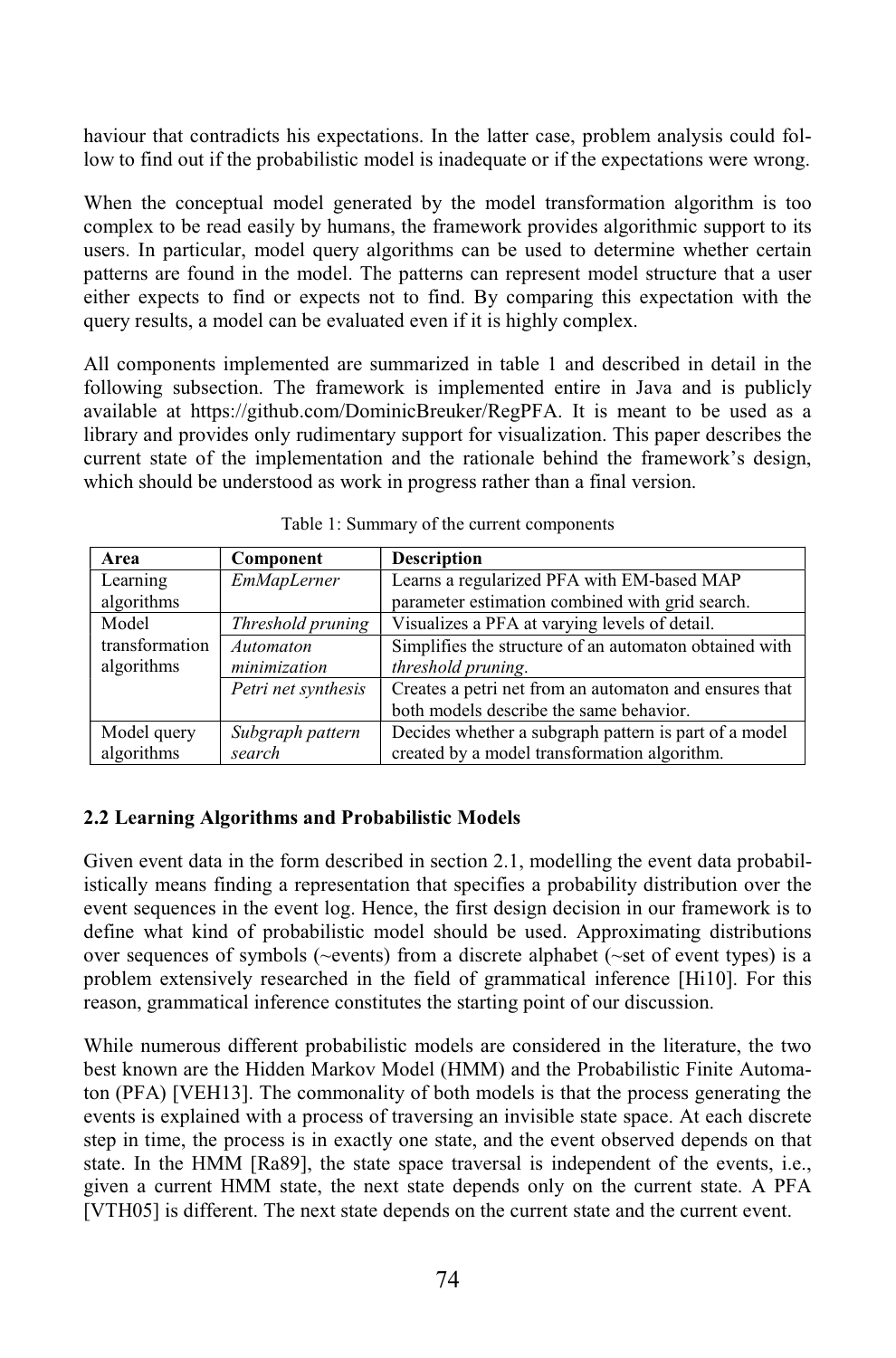For business processes, the PFA is more adequate than the HMM. To illustrate why, consider the simple example business process in figure 2 (a), represented as a business process model and notation (BPMN) diagram. Assuming that the performance of each BPMN activity corresponds to observing a corresponding event, the possible event sequences are *ABE*, *ACDE*, and *ADCE*. Their probabilities are 0.3, 0.35 and 0.35. A corresponding PFA is illustrated in figure 2 (b). By comparing the two models, it is obvious how the PFA's states can be interpreted as states of the BPMN process. For instance, the PFA can express that observing event *B* in state *s2* leads to state *s5* while observing *D* leads to *s3*. In a HMM, the states would not have this direct correspondence. For this reason, we decided to use the PFA as a probabilistic model.



Figure 2: (a) shows a business process in BPMN notation with annotated probabilities. Annotations to the XOR-split represent probabilities of following the corresponding paths, while annotations to the AND-split represent probabilities of performing either *C* or *D* first. (b) shows a corresponding probabilistic automaton.

Numerous techniques for PFA learning have been developed in the literature. The authors of [VEH13] distinguish three types: state merging, Bayesian inference and parameter estimation. State merging techniques build a large PFA and iteratively merge states that are similar. Bayesian inference methods use sampling techniques to average over a large number of models. Parameter estimation uses maximum likelihood (ML) techniques to fit a standard PFA, usually with a fully connected state space.

In [VEH13], the authors also report results of a competition in which several methods have been benchmarked. The winning technique was based on Bayesian inference, directly followed by an ML parameter estimation approach. On first sight, these results suggest using Bayesian inference. However, prohibits model visualization as a huge number of models is drawn to average predictions over all of them. Since visualization is crucial to ensure comprehensibility, which is a key requirements of our approach, we resort to ML parameter estimation and defer Bayesian inference to future research.

ML estimation is prone to overfitting if the sample size is small. Small samples are considered a major challenge in working with event-based process data [AAM11]. Thus, precautions are necessary. We apply Bayesian regularization, which assumes that the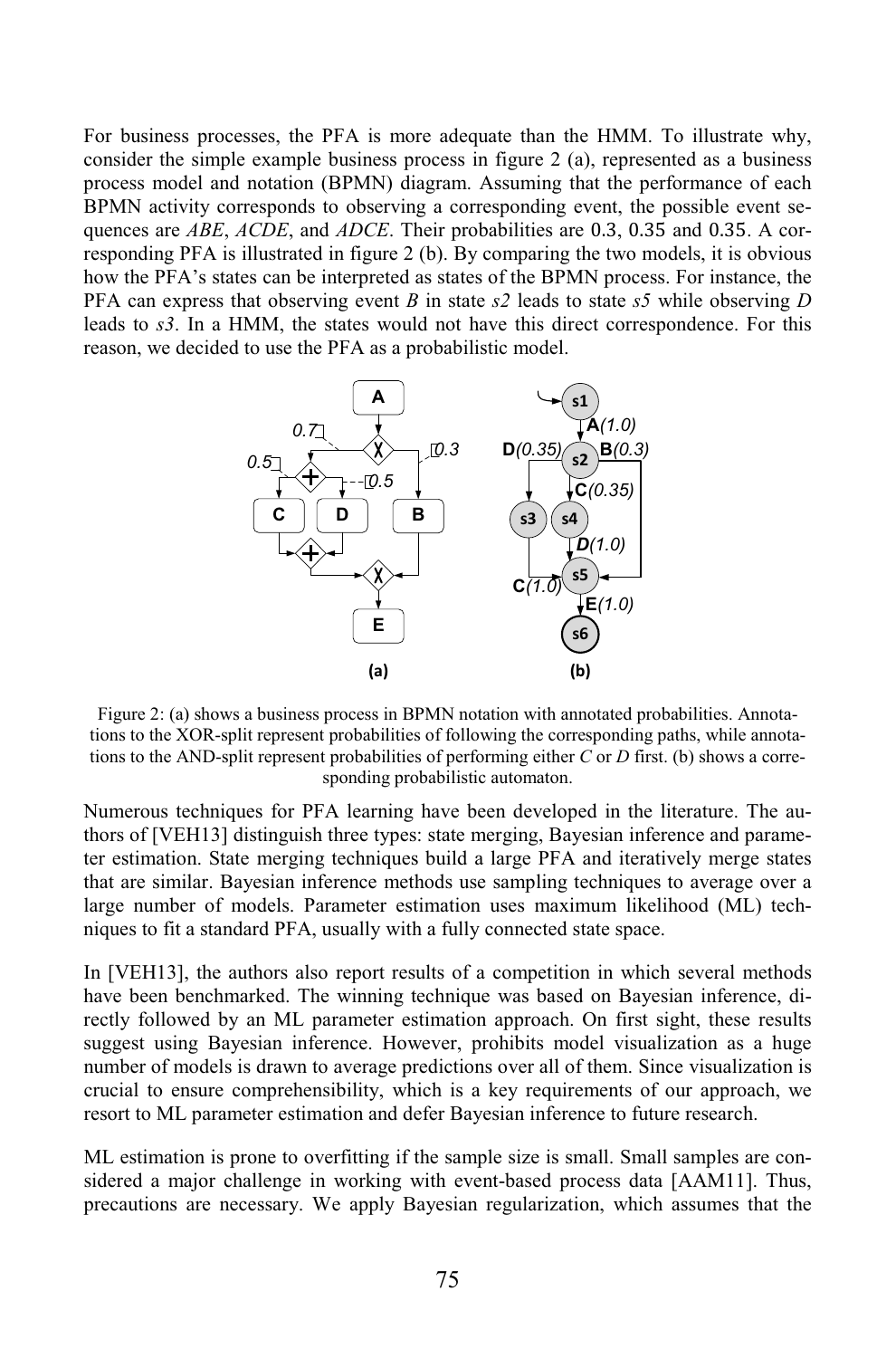PFA's parameters are themselves random variables with a distribution [SJ02]. The standard choice for a PFA is the (symmetric) Dirichlet distribution, which is conjugate to the discrete distributions used in the remaining parts of the PFA [SJ02]. A user can modify the Dirichlet parameters to increase or decrease the tendency of the learning algorithm to output more evenly distributed parameters. Parameter estimation for models regularized in this way is called maximum a posteriori (MAP) estimation.

For PFAs, MAP estimation ca be done with the expectation maximization (EM) algorithm [DLR77], which was also used in [VEH13]. We have implemented a version of EM modified to work with a regularized PFA. We call this learning algorithm the *Em-MapLerner*. A formal specification of the model can be found in equations (1) to (6). Equation (1) defines the distribution over the state in which the PFA is at the beginning of a process. Equation (2) defines the state-dependent distributions over the types of events observed at any point in time. Equation (3) defines the state- and event-dependent distributions over the states to which the PFA moves. Equation (4) to (6) define the corresponding Dirichlet distributions.  $K$  is the symbol denoting the number of states.

$$
P(Z_0) \sim Discrete(\pi_0, ..., \pi_K)
$$
 (1)

$$
P(X_t|Z_t = k) \sim Discrete(b_{k0}, ..., b_{kE})
$$
\n<sup>(2)</sup>

$$
P(Z_t|Z_{t-1} = k, X_{t-1} = e) \sim Discrete(a_{ke0}, ..., a_{keK})
$$
\n(3)

$$
P(\pi_1, \dots, \pi_K) \sim Dirichlet(\rho_1, \dots, \rho_K)
$$
\n(4)

$$
P(b_{k1},...,b_{kE}) \sim Dirichlet(s_{k1},...,s_{kE}), \quad \forall k \in \{1,...,K\}
$$
 (5)

$$
P(a_{ke1},...,a_{keK}) \sim Dirichlet(r_{ke1},...,r_{keK}), \qquad \forall k \in \{1,...,K\}, e \in \{1,...,E\}
$$
 (6)

As K defines the dimension of the PFA, it is an input for EM. Determining appropriate values is known as the model selection problem [Mu12]. A standard approach is grid search, i.e., trying a range of values, fitting a model for each, and selecting the best of these candidate models [Mu12]. Applying grid search usually requires splitting the data into two separate parts, one to which the learning algorithm is applied, another to compare the candidate models. We have implemented grid search in the framework. It can also be used to systematically compare different degrees of regularization.

#### **2.3 Model Transformation Algorithms and Visualizations**

As the probabilistic model was chosen such that it can be interpreted as an automaton with a finite number of states and probabilities attached to the transitions, it is possible to visualize it graphically. For a given state  $k$ ,  $b_{ke}$  is the (estimated) probability of observing an event of type  $e$ , and  $a_{kej}$  is the (estimated) probability of the PFA moving to state j if an event of type e is ovserved. Hence,  $b_{ke}a_{kej}$  is the probability of the transition between the states  $k$  and  $j$  which is labeled with event type  $e$ .

Unfortunately, our EM learning algorithm estimates a transition probability for all the  $K^2E$  possible transitions of a fully connected PFA. A visualization will therefore be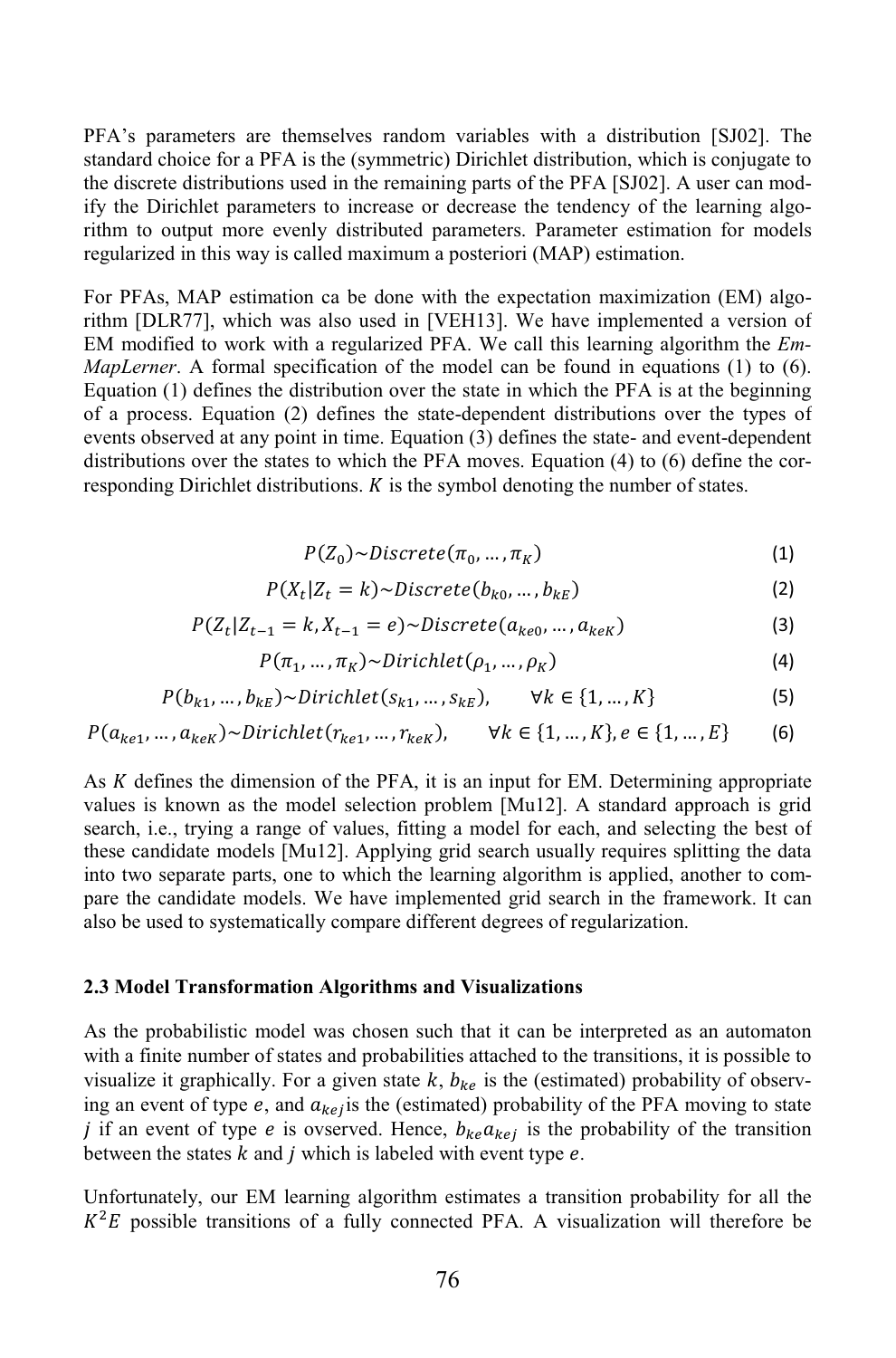unreadable unless the number of event types and states is very small. Thus, abstraction is necessary to generate a useful visualization. A simple but effective approach is to discard all transitions with a probability below a given threshold. This way, only the most important parts are visualized. This is the basic model transformation approach implemented in our framework and we call it *threshold pruning*. It delivers a visualization such as the one shown in figure 2 (b). Users can generate visualizations with varying thresholds to view the probabilistic model at varying levels of detail.

Even when using thresholds, the visualization can be unnecessarily complex. Different automata can be equivalent in terms of the behavior they describe, yet their structure can be different. Most importantly, the number of states can vary, which is why automata minimization is a problem with a long tradition in computer science [HMU01]. Different standard algorithms exist and have been evaluated in the BPM literature [BDD14]. They are all equally effective as they transform any automaton into an equivalent one with the minimum number of states. The Hopcroft algorithm however turned out to be most efficient in terms of runtime complexity [BDD14]. Hence, we integrated *automaton minimization* based on Hopcroft's algorithm into our framework.

Additionally, we provide a third transformation approach extending the other two. In BPM, higher-level notations such as BPMN, Event-driven Process Chains (EPC), and Petri nets are most popular [Aa13]. Thus, domain experts may refuse to use low-level automata-based visualizations. Fortunately, techniques exist that can transform automata to higher-level representations. We included Petrify [CKK97] into our framework, which is a tool used as a component of a process discovery algorithm [ARV10]. It transforms an automaton-based visualization into a Petri net. We call this model transformation approach *Petri net synthesis*. It is particularly useful for highly concurrent processes since petri nets can represent concurrency more compactly than automata.

### **2.4 Model Query Algorithms**

The decision whether to use predictive models operationally is often not made by technical staff alone. Typically, at least one manager is involved. Managers often demand to understand the models at least at a basic level [PF13]. With our model transformation approaches, different visualizations can be produced that visualize the inner workings of a PFA. However, depending on the complexity of the event data and the visualization's level of detail, a visualization may just be too complex to be understood easily. Particularly because threshold pruning comes along with information loss, users may demand analysis on a low level of detail. A visual analysis could be tedious in these cases.

The problem of working with large sets of complex business process models is relevant in the BPM domain, which motivated scholars to develop numerous model-based analysis techniques [Aa13]. In particular, model query techniques allow specifying a pattern and then decide whether a process model contains this pattern. For instance, a pattern can be a partial specification of behaviour such as "event B can follow on event A" [Aa13]. Queries of these kinds applied to our visualizations can be used to verify that a probabilistic model actually behaves in a way that external domain knowledge suggests. It allows specifying and testing assumptions about the process.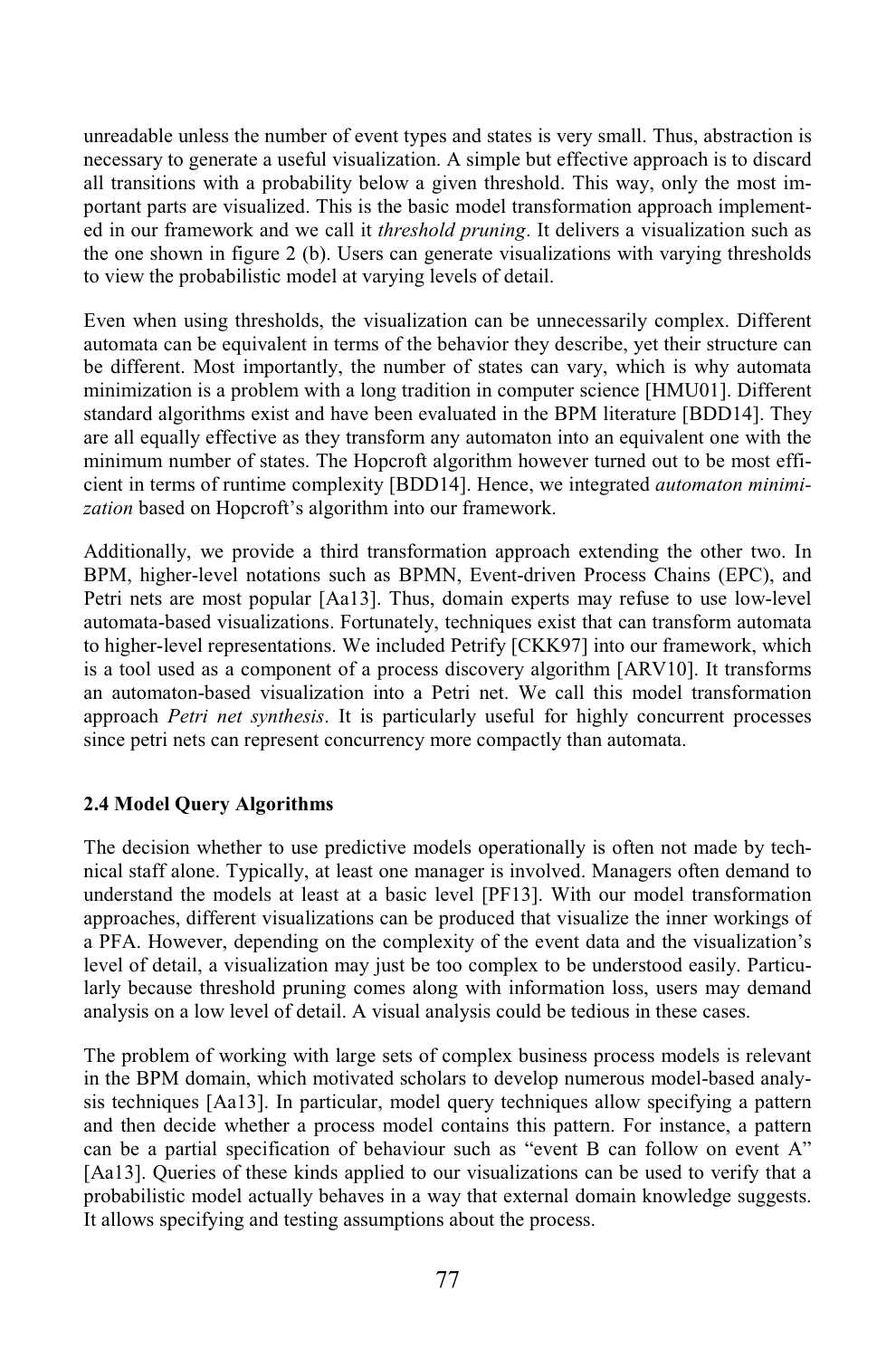Many model query algorithms can be found in the literature, either based on established theory such as temporal logic and graph theory, or based on custom-made algorithms (for surveys, see [Aa13], [BDD14], [DRR12], [WJW14]). As our primary objective is to include a generic query approach that could be applied to any type of model created by a model transformation approach, we decided to implement a graph-based approach first. A wide range of graphical visualizations can be interpreted mathematically as graphs, which consist of nodes and edges between the nodes. Both nodes and edges can be labelled to encode any information required for the matching. Our model query algorithm is based on an established algorithm for subgraph matching [CFS04], which was evaluated in the BPM domain and recommended as the most efficient algorithm [BDD14]. We call this model query algorithm the *subgraph pattern search*.

## **3 Demonstration and Evaluation**

### **3.1 Data**

To illustrate how our framework can be used and to evaluate how effective it is for predictive modelling of business processes, we apply it to real-world event data collected at Volvo IT Belgium [Do13]. The event data describes the incident and problem management processes. As process execution is supported with a dedicated information system, different status changes for registered incidents and problems are available.

The incident management event log consists of 3777 process instances with a total of 36730 events. Each event belongs to one of 11 types. The types describe the incident's status (a*ccepted*, *queued*, or *completed*) and substatus (*awaiting assignment*, *assigned*, *in progress*, *in call*, *resolved*, *closed*, *wait*, *wait-user*, *wait-implementation*, *wait-vendor*, or *wait-customer*). Similarly, the problem management event log consists of 744 process instances with a total of 4045 events. Each event belongs to one of 5 types which describe the status (a*ccepted*, *queued*, or *completed*) and substatus (*awaiting assignment*, *assigned*, *in progress*, *wait*, or *closed*) of the problem. This event log only contains data about problems that are already closed. To each process instance in both event logs, we added one event of a special event type called *END* to make process completion explicit. After this modification, the event logs had 40507 events of 12 different types and 4789 events of 6 different types respectively.

### **3.2 Analysis**

To evaluate how effective the *EmMapLerner* is in building predictive models, we used it to implement predictors for different prediction problems. The first is predicting the type of the next event in a running process instance (or predicting that no more events will follow, i.e., that the process is finished). The second problem is focused on specific types of events. For each type of event and given a running process instance, the task is to decide if the next event will be of this type.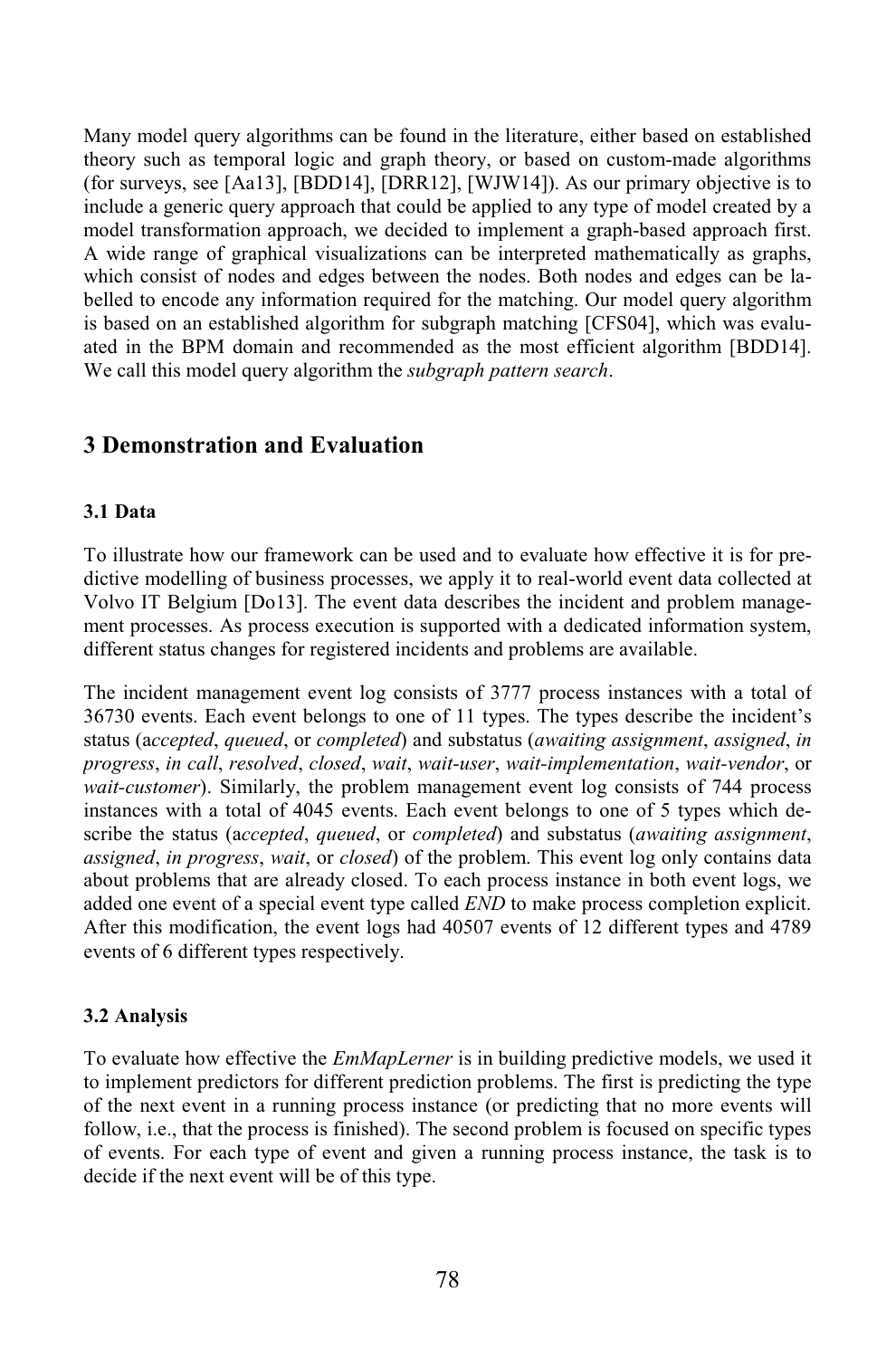To build a predictor, we used the framework to fit a probabilistic model to both the incident and problem management event logs. We applied the *EmMapLearner* with the following parameters. As discussed in section 3.2, the number of states and the degree of regularization must be determined with grid search. For the number of states, we considered [2,4,6,8,10,12,14,16,18,20,30,40] as a set of candidate values. To express the degree of regularization, we make use of the interpretation of the (symmetric) Dirichlet distributions' parameters as pseudo-observations. This means that the degree can be specified relative to the number of events in the event logs [SJ02]. For instance, a degree of 0.1 can be interpreted as follows. For each of the event log's events providing evidence that any of the event type or state transition probabilities defined in equations (1) to (3) should be biased towards specific event types or transitions, 0.1 artificial events are added which provide evidence that all probabilities are equal. [0.0, 0.1, 0.2, 0.3, 0.4, 0.5] is the set of candidate degrees we used. For each combination, we ran the EM algorithm. It is an iterative algorithm converging to a local optimum. We stopped iterating once the increase of data's log-likelihood was less than 0.001. The local optimum found with EM is not necessarily a global optimum, which is why EM is usually run many times with different initial values [Mu12]. We repeated EM 5 times per combination of state number and regularization degree with randomly generated initial values to reduce the risk of hitting bad local optima.

It is good practice to evaluate predictors on held-out test data not touched when fitting predictors [Mu12]. Moreover, grid search requires to split the event logs into one part used for EM and another part used for model selection. Hence, we spitted both event logs into three parts. 50% were used for EM, 25% to select the best model, and the remaining 25% were held-out test data to evaluate predictive performance. To measure performance, we generated all possible prefixes of all process instances in the test data. We recorded the accuracy with which the type of the next event was predicted (#correct predictions  $/$  # of predictions) as well as the sensitivities (true positives) and specifivities (true negatives) of the predictors deciding whether a given event type will be next. The results can be found in table 2. Sensitivities and specitivities have been averaged over all event types to present compact results.

To establish a benchmark for the performance of our approach, we implemented a simple prediction technique based on n-grams. It was also used as a benchmark in the grammatical inference competition [VEH13]. For each consecutive sequence  $x_1, \dots, x_n$ of  $n$  evens, the next event's type is recorded. From the resulting frequency tables, probability distributions  $P(x_{n+1}|x_1, ..., x_n)$  are built which can be used for prediction. *n* must be chosen arbitrarily. We considered values from one to five. The results of these benchmark predictors can also be found in table 2.

The results demonstrate that no predictor can accurately predict what will happen next. However, this is not surprising since given a running instance, there is likely some degree of uncertainty regarding the type of the next event. However, the predictors are all much better than a predictor returning random guesses would be. For instance, with 12 (6) different types of events, the expected accuracy of random guessing is 0.083 (0.167). All accuracies of the predictors in table 2 are much higher.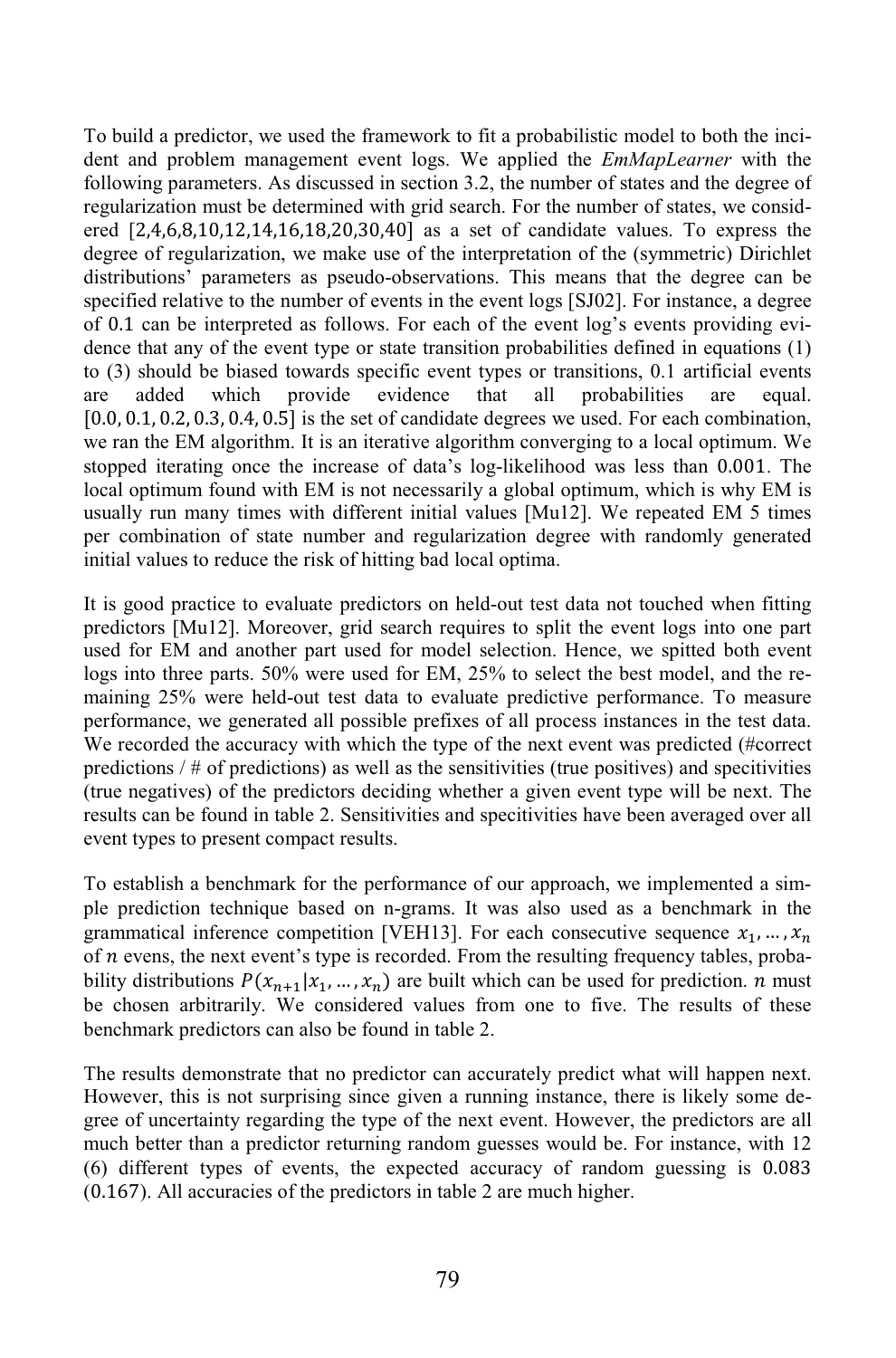| <b>Process</b>      | <b>Predictor</b>    | Accuracy | <b>Ø Sensitivity</b> | <b>Ø</b> Specitivity |
|---------------------|---------------------|----------|----------------------|----------------------|
|                     | <b>EmMapLearner</b> | 0.714    | 0.383                | 0.974                |
| Incident management | Last1               | 0.621    | 0.346                | 0.965                |
|                     | Last2               | 0.633    | 0.368                | 0.966                |
|                     | Last <sub>3</sub>   | 0.635    | 0.377                | 0.967                |
|                     | Last4               | 0.631    | 0.378                | 0.966                |
|                     | Last5               | 0.624    | 0.375                | 0.966                |
|                     | <b>EmMapLearner</b> | 0.686    | 0.519                | 0.944                |
|                     | Last1               | 0.690    | 0.521                | 0.945                |
| Problem management  | Last <sub>2</sub>   | 0.699    | 0.564                | 0.948                |
|                     | Last3               | 0.686    | 0.553                | 0.946                |
|                     | Last4               | 0.680    | 0.543                | 0.944                |
|                     | Last5               | 0.665    | 0.530                | 0.942                |

Table 2: Results of the evaluation of the predictive power. Results of the *EmMapLearner* and the best of the predictors based on the last  $n$  events are boldface.

The *EmMapLearner* performed better than the best of the benchmark predictors on the larger and more complex incident management event log. This is true for all three performance measures. However, the situation changes when considering the smaller problem management event log. While the predictor delivered by the *EmMapLearner* outperforms some of the benchmark predictors, it also is outperformed by others. These results suggest that building predictors with simple techniques such as using the last  $n$  events can be more effective for some datasets than using a more complex technique fitting a PFA. However, the PFA has its merits when processes are complex and context information not contained in the last  $n$  events is important.

To demonstrate how model transformation and model query analysis can be applied to gain insights about a PFA fitted with the *EmMapLearner*, consider the example in figure 3. On the left, the result of applying *threshold pruning* to a PFA fitted on the problem management event log is illustrated. The threshold was set such that only transitions with more than 15% probability are shown. Transitions are labelled with the corresponding event types and probabilities.

The visualization allows characterizing the predictive model's structure. The process most likely starts with an event of type *Accepted(in progress)*, which can lead to two different states. In the first, the process either proceeds directly with *Completed(closed)* or there is an event of type *Accepted(wait)* observed before completion. In the second state, the process proceeds with *Queued(awaiting assignment)* and then either returns back into the initial state with the same two event types observed so far or proceeds with *Accepted(in progress)*, *Accepted(assigned)*, *Accepted(in progress)*, and *Competed(closed)*. This description of the process can now be given to the users of the problem management system so that they can compare it to their experience with the system. It allows them to judge the appropriateness of the probabilistic model. It is important to note though that this visualization represents only the PFA's most likely transitions. Clearly, the process may behave differently in rare cases.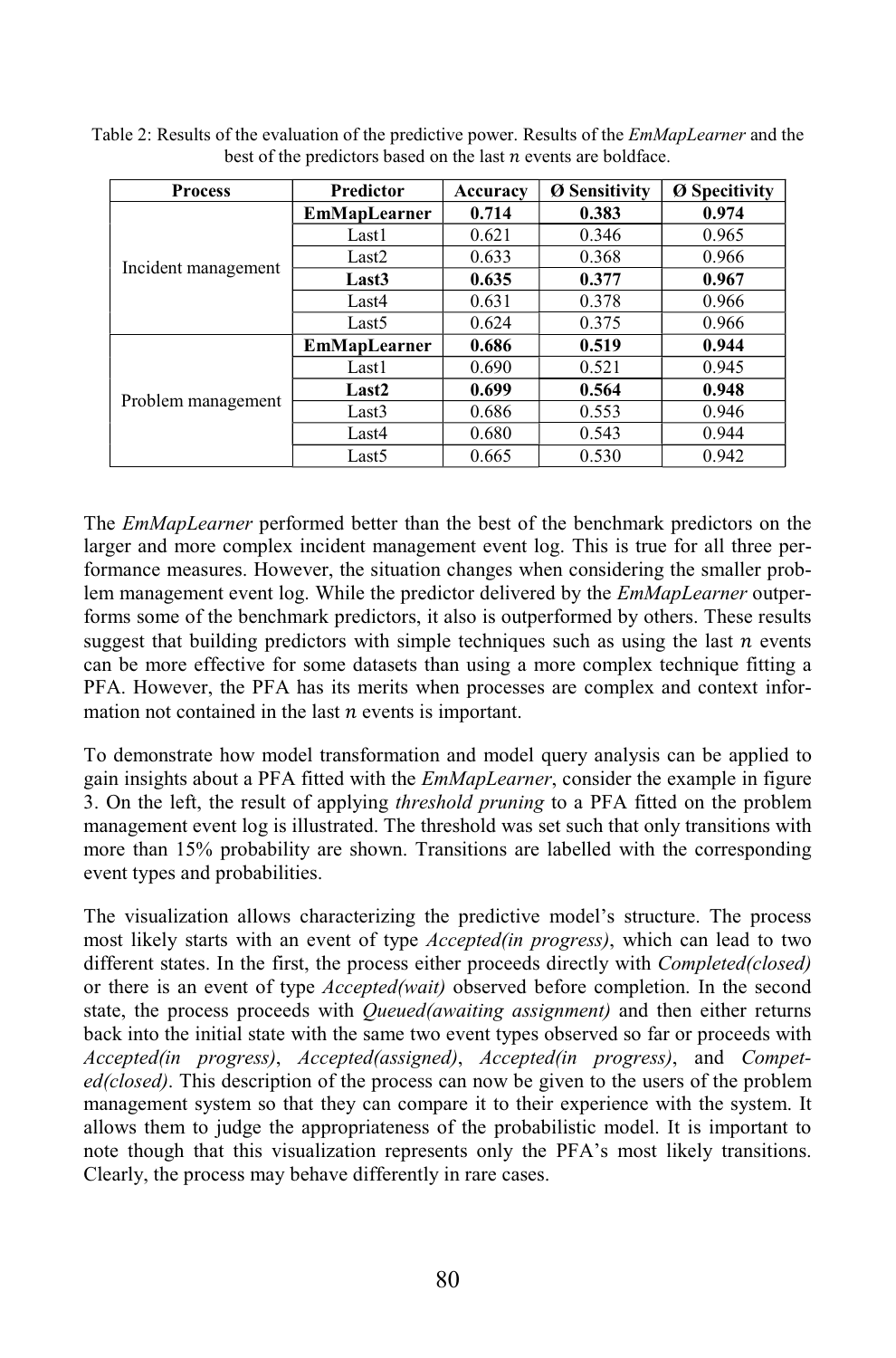With a model query approach, judging the appropriateness of a probabilistic model could be done in a different way. It could start with defining patterns such as the two illustrated on the right of figure 3. The upper pattern shall specify a situation in which there are two transitions, one labeled *Accepted(in progress)* and the other labeled *Accepted(assigned)*. The probabilities do not matter, which is indicated with the symbol *\**. The dashed line from the second to the third state shall indicate that any path through the automaton should be a match in this query. From a system user, it could be known that whenever *Accepted(in progress)* is observed, it often happens that *Accepted(assigned)* will be observed later. To find out if the probabilistic model reflects this, a visualization could be queried with this pattern.



Figure 3: Visualization of a predictive model for the problem management process. Possible patterns for model queries can be found on the right.

Another possible pattern is illustrated on the lower right of figure 3. It matches if there is a transition labeled *Completed(closed)*, immediately followed by a transition labeled anything else than *END* (denoted with the *!=* modifier). It expresses a situation in which the process does not end after seeing the *Completed(closed)* event. Again, a model query algorithm can be used to ensure that there is actually no match for this pattern. It could be used even with very complex visualizations.

These two example patterns illustrate the limits of the *subgraph pattern search* algorithm, which is currently the only model query algorithm implemented in our framework. While the second pattern can be applied, the dashed line of the first pattern is a problem. Subgraph search does not support paths of arbitrary length. Hence, future versions of our framework require more extensive model query support.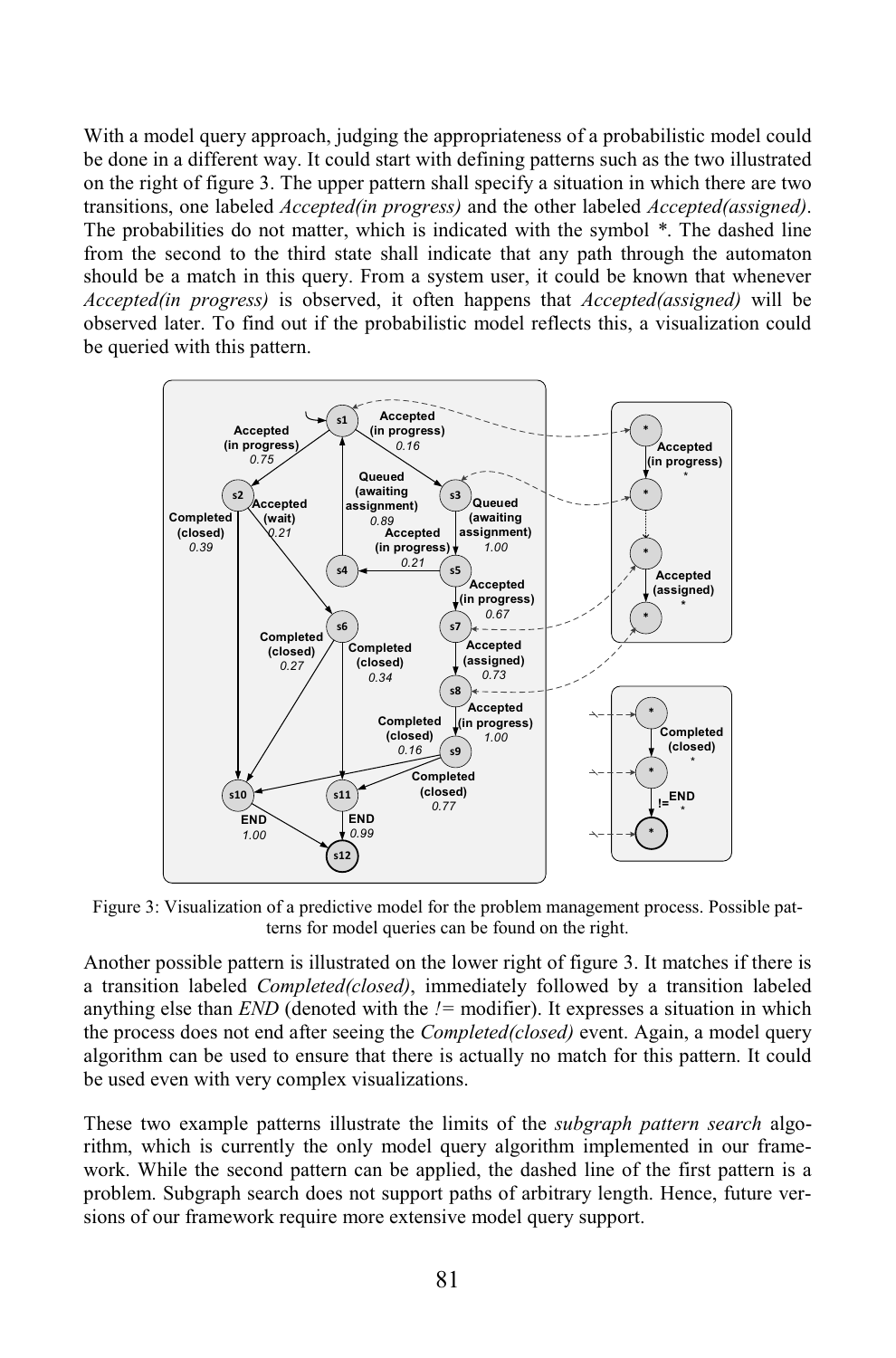## **4 Related Work**

Predicting the future behaviour of running process instances is a topic in BPM research that has emerged only recently [APS10]. Thus, only few such approaches can be found in the literature. A notable example is presented by [ASS11], who use automata constructed with a process discovery technique to predict the time at which running process instances will be completed. Similar approaches for time prediction have been proposed as well (e.g., [RW13], [PNC11]). Our approach is different since its goal is to predict the events that are about to happen, not quantities such as time until completion.

There is also work on providing employees with recommendations. For instance, [SWD08] use an approach that compares running process instances with a set of (already finished) similar instances. Given a target to optimize, e.g., the total working time required for a process instance, the approach identifies the best action by predicting the outcomes of all actions available. Our approach is different since the goal is to predict what employees are likely to do, not what they should do to optimize a target function.

Similar to our approach is that of [LSD13]. Their goal is also to predict the event that will happen next, yet they consider different data. Their approach is tailored to caseoriented semi-structured business processes for which a large amount of context data is available. They characterize the current state of the process as all the data available and apply decision trees to predict the decisions employees will make. Another similar approach applying decision trees is presented in [Ro06]. Our approach is different since it assumes the existence of sequential event data.

In [RWA09], a simulation approach is presented which is designed to support operational decision making. By combining available process models from workflow management systems with operational event data, a simulation model is built and used to predict how running instances will behave. Our approach is different since it does not assume the existence of a process model.

Also related to our approach is the work of [Da98]. The author's goal is not to predict future events but to discover process models. However, the probabilistic technique they use is based on the same principles we applied in section 3.2 to construct the benchmark predictors. Effectively, the model discovery technique developed in [Da98] could be used to visualize the benchmark predictors in form of automata.

## **5 Current Status and Future Research**

In this paper, we presented a framework designed to support predictive modelling of business process event data. We integrated techniques from different fields of research, most importantly grammatical inference, process mining, and conceptual model analysis. The learning algorithm has been evaluated on real-world event data and was compared against a suitable benchmark technique identified in the literature. Results indicate that the approach is effective. How to use the other parts of the framework has been illustrated with an example based on the data used in the evaluation. It uncovered a shortcoming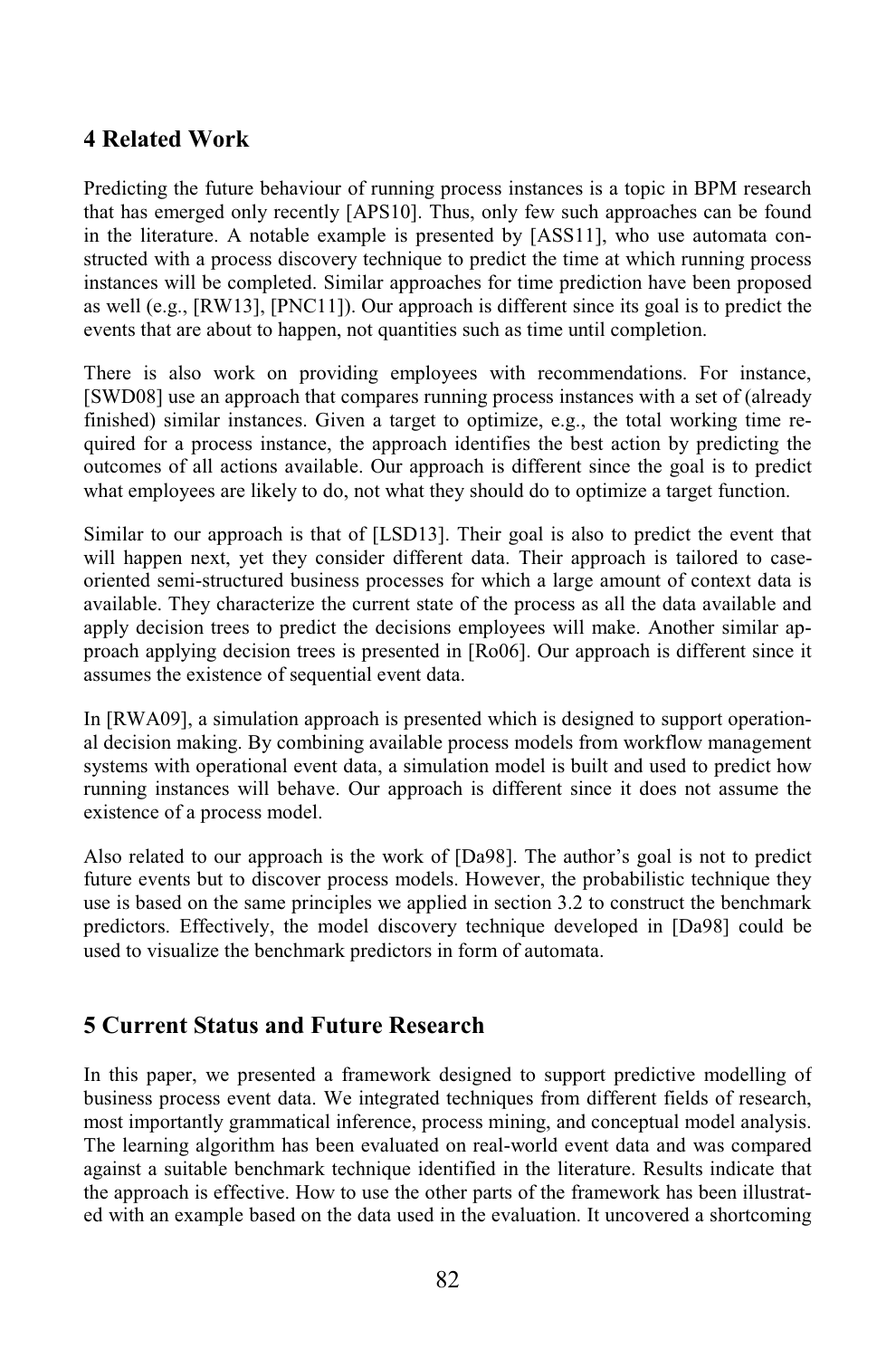of the current model query component. Our framework is free to use and can be downloaded from https://github.com/DominicBreuker/RegPFA. We hope to encourage practitioners to use the approach and scholars to benchmark other approaches against it.

In the future, we plan to extend the framework in several areas. Since the evaluation of the *EmMapLearner* revealed that the benchmark predictors perform well and can even outperform our approach, including the benchmark predictors as learning algorithms is the next step. In [Da98], it is described how to construct a visualization using this approach, which is why it does not conflict with our requirement of easy visualization.

Furthermore, by applying the model transformation and model query approaches to the probabilistic model constructed in the experiments, we identified simple patterns that cannot be used with the model query algorithm that is currently implemented. Hence, a deeper analysis of the requirements will be conducted in order to prepare for a structured comparison of the more advanced model query approaches available in the literature.

## **References**

- [Aal11] van der Aalst, W. M. P.: Process Mining: Discovery, Conformance and Enhancement of Business Processes. Berlin / Heidelberg: Springer, 2011.
- [Aal13] van der Aalst, W. M. P.; Business Process Management: A Comprehensive Survey. ISRN Softw. Eng., vol. 2013, pp. 1–37, 2013.
- [AAM11]van der Aalst, W. M. P.; Adriansyah, A.; de Medeiros, A. K. A.; Arcieri, F.; et al.: Process mining manifesto. Lect. notes Bus. Inf. Process., vol. 99, pp. 169–194, 2011.
- [APS10] van der Aalst, W. M. P.; Pesic, M.; Song, M.: Beyond Process Mining: From the Past to Present and Future. 22nd International Conference, CAiSE 2010, 2010, pp. 38–52.
- [ARV10] van der Aalst, W. M. P.; Rubin, V.; Verbeek, H. M. W.; van Dongen, B. F.; Kindler, E.; Günther, C. W.: Process Mining: A Two-Step Approach to Balance Between Underfitting and Overfitting. Softw. Syst. Model., vol. 9, no. 1, pp. 87–111, 2010.
- [ARW07]van der Aalst, W. M. P.; Reijers, H. A.; Weijters, A.; van Dongen, B.; de Medeiros, A. K.; Song, M.; Verbeek, H. M. W.: Business process mining: An industrial application. Inf. Syst., vol. 32, no. 5, pp. 713–732, 2007.
- [ASS11] van der Aalst, W. M. P.; Schonenberg, M. H.; Song, M.: Time prediction based on process mining. Inf. Syst. J., vol. 36, no. 2, pp. 450–475, 2011.
- [BDD14] Breuker, D.; Delfmann, P.; Dietrich, H.; Steinhorst, M.: Graph theory and model collection management: conceptual framework and runtime analysis of selected graph algorithms. Inf. Syst. E-bus. Manag., 2014.
- [CDN11]Chaudhuri, S.; Dayal, U.; Narasayya, V.: An overview of business intelligence technology. Commun. ACM, vol. 54, no. 8, pp. 88–98, 2011.
- [CFS04] Cordella, L. P.; Foggia, P.; Sansone, C.; Vento, M.: A (sub)graph isomorphism algorithm for matching large graphs. IEEE Trans. Pattern Anal. Mach. Intell., vol. 26, no. 10, pp. 1367–72, 2004.
- [CKK97]Cortadella, J.; Kishinevsky, M.; Kondratyev, A.; Lavagno, L.; Yakovlev, A.: Petrify: a tool for manipulating concurrent specifications and synthesis of asynchronous controllers. IEICE Trans. Inf. Syst., vol. E80-D, no. 3, pp. 315–325, 1997.
- [CS12] Chen, H.; Storey, V. C.: Business Intelligence and Analytics: From Big Data to Big Impact. MISQ, vol. 36, no. 4, pp. 1165–1188, 2012.